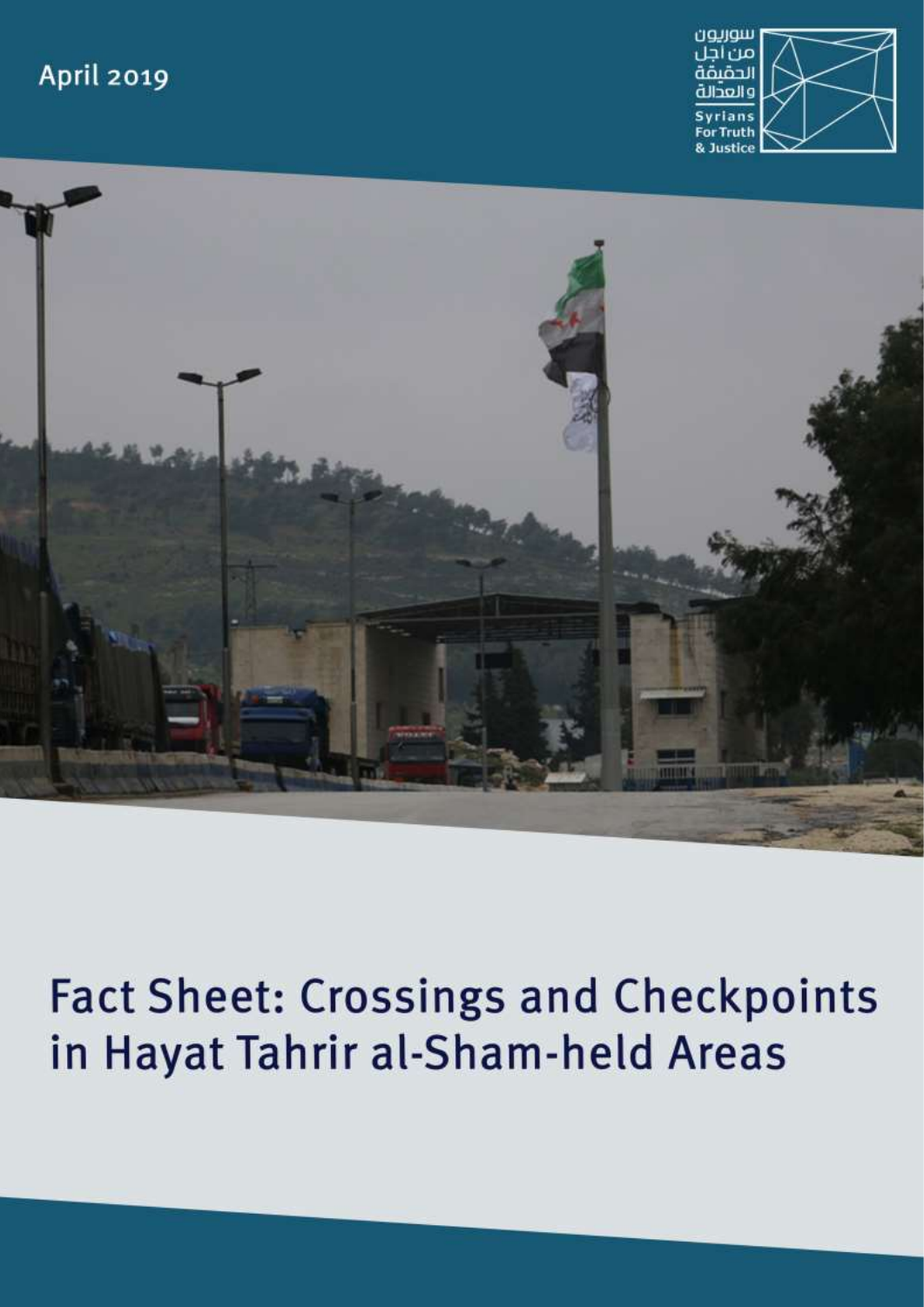## **Fact Sheet: Crossings and Checkpoints in Hayat Tahrir al-Sham-held Areas**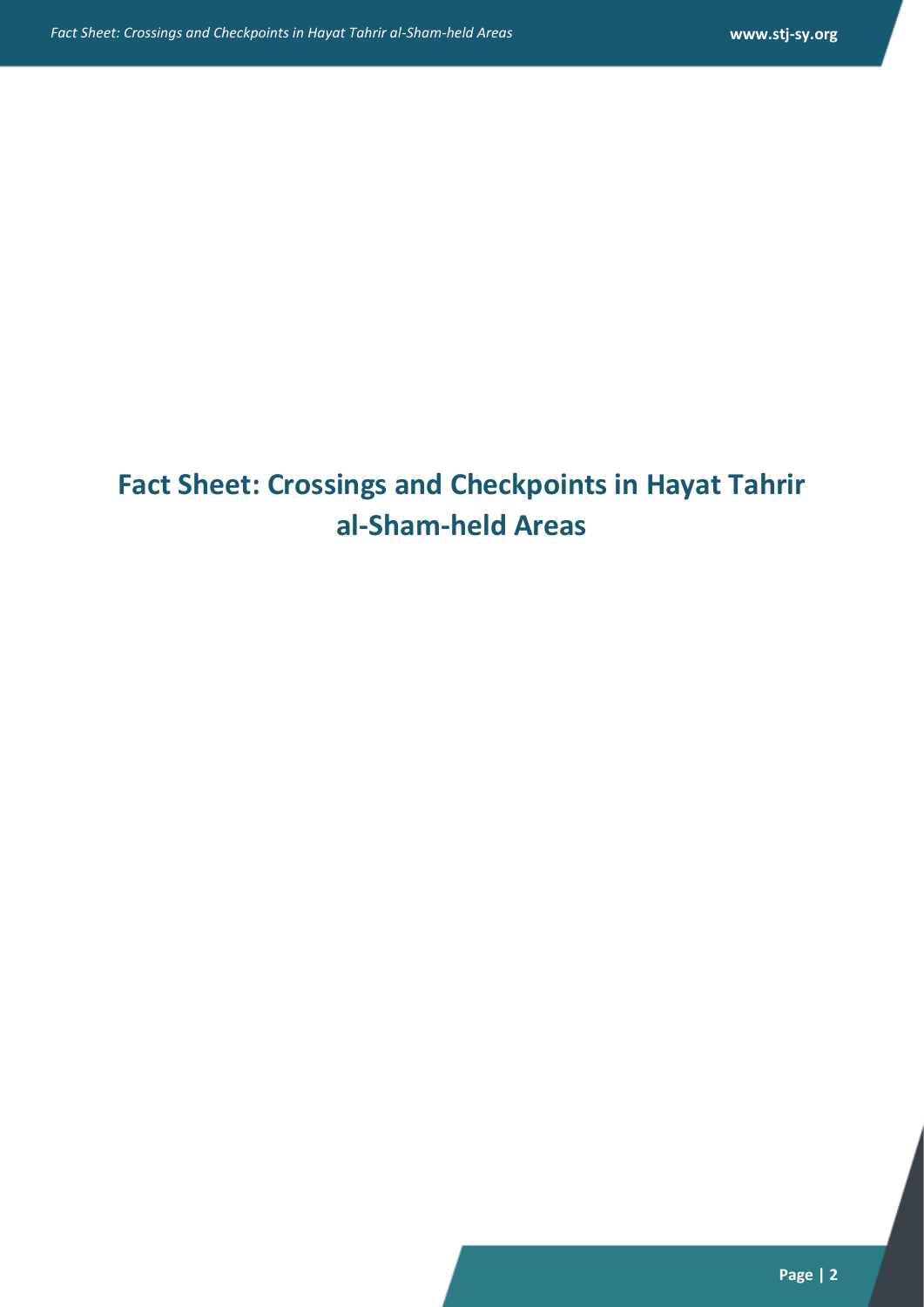**.** 

On January 10, 2019, Hayat Tahrir al-Sham/HTS<sup>1</sup> has militarily taken over the full range of Idlib province, in addition to massive areas in western rural Aleppo and northern rural Hama<sup>2</sup> while the Salvation Government<sup>3</sup>, its affiliate, controlled all the public and service utilities in the same areas. Under these conditions, HTS took hold of and started running the international crossings and internal checkpoints that separate the areas under its rule from the control territories of both the Syrian regular forces and the National/Free Syrian Army<sup>4</sup>.

The field researchers of Syrians for Truth and Justice/STJ have monitored the crossings and the checkpoints in the HTS-held areas, which witness the passage of civilians, domestic and international commercial flow. They have also interviewed several local merchants, who have all stressed that HTS is being paid "hefty" sums of money for every time they take commodities in and out of its areas of control.

According to the merchants, the Bab al-Hawa Border Crossing with Turkey demands a sum that varies between 5 and 35\$ per ton, depending on the passing commodities, except for agricultural materials which head from Syria to Turkey, where the demanded fee has been canceled. Media reports noted that all the crossing's revenues are forwarded to "the civil administration affiliated with HTS, under a cover of civil foundations."<sup>5</sup> In the case of the checkpoints, used for purposes of trade between the HTS-controlled areas and those held by the Syrian Government/Damascus, no fees, taxes, royalties or pays have been defined as fixed, for each of the checkpoints asks for a certain wage based on the type of the passing goods and the time they pass. However, the average earnings swing between 5 and 30\$ per ton, fuel included. The fees might rise to 350\$ when the passing car is loaded with marble designated for construction. As for the checkpoints separating the areas taken over by HTS and those held by the National Syrian Army/Armed opposition in north-western Aleppo, no proof has been attained that any money is being paid.

 $1$  On January 28, 2017, several jihadist factions in Syria's north announced integration under "Hay'at Tahrir al-Sham/HTS". The factions that dissolved themselves and joined together under the new name were (Jabhat Fatah al-Sham-previously known as al-Nusra Front- Nour al-Din al-Zenki Movement, Liwa al-Haqq, Ansar al-Din Front, al-Sunna Army). Nonetheless and due to the confrontations that broke out between the Ahrar al-Sham Movement and HTS on July 15, 2017, the Nour al-Din al-Zenki Movement announced its separation from HTS on July 20, 2017.

<sup>&</sup>lt;sup>2</sup> "'Hay'at Tahrir al-Sham' Fully Controls Idlib and Rural Regions in Aleppo and Hama", STJ. January 22, 2019. Last visited: June 27, 2019. [https://stj-sy.org/en/1154/.](https://stj-sy.org/en/1154/)

<sup>&</sup>lt;sup>3</sup>On October 7, 2017, the formation of the "Salvation Government" was announced as to run Idlib province and the areas under the control of HTS. The Salvation Government has emerged from a "Constituent Assembly," which, in its turn, resulted from the "General Syrian Conference" that HTS called for on September 17, 2017, and all the sessions of which and that of the Government's foundation, were conducted in Bab al-Hawa, a border crossing with Turkey.

<sup>4</sup> On December 30, 2017, the Staff of the Ministry of Defense, under the Syrian Interim Government, announced the formation of the National Syrian Army, which consists of three divisions: The National Army Legion, the al-Shamiah/Levant Front Legion and the Sultan Murad Division. Afrin district has been lately added to the areas where the formed body operates – northern and north-eastern rural Aleppo.

<sup>&</sup>lt;sup>5</sup> "A Successor to Sajid Abu Firas: Bab al-Hawa Border Crossing Assigns New Manager", Enab Baladi. March 22, 2019. Last visited: June 27, 2019. [https://www.enabbaladi.net/archives/289221.](https://www.enabbaladi.net/archives/289221)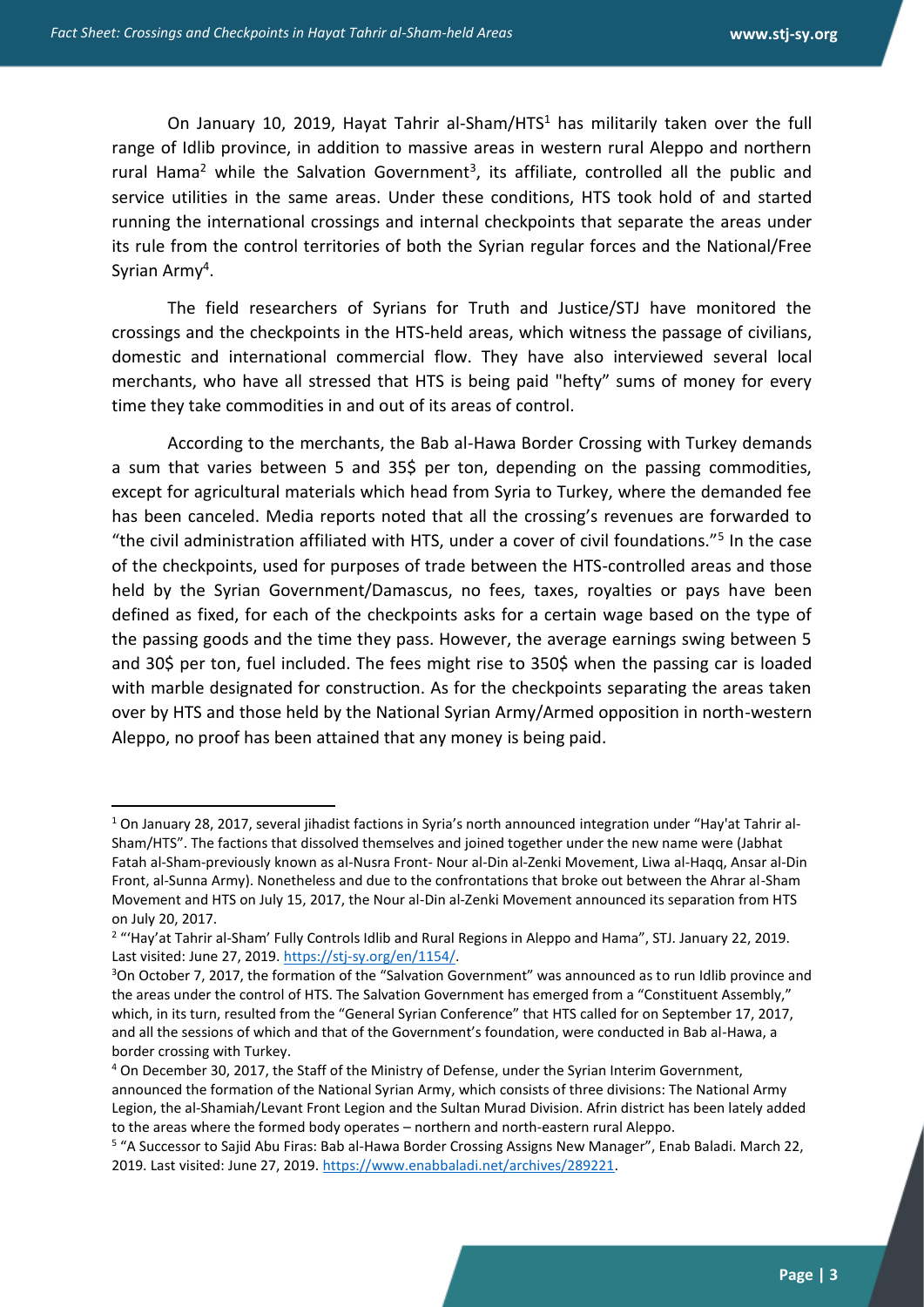STJ's field researcher reported that, upon passing through the Bab al-Hawa Border Crossing, merchants receive a receipt, providing a proof of the money they paid. In the case of internal checkpoints, however, only a few merchants have been given such receipts, where the money is paid to militants directly.

### **1. Border Crossings Located in HTS-held Areas:**

#### **A. Bab al-Hawa Border Crossing:**

The crossing is allocated for commercial purposes and the passage of civilians from/to Turkey. Lately, a new temporary manager has been assigned, following the contradictive news about the resignation or the dismissal of its former manager Khalid al-Brad, dubbed Sajid Abu Firas. This came after talks about his being a subject to pressure by HTS, which is the real body in control of the crossing, running it through a "civil façade", after it took it over in June 2017 in the wake of its confrontations with Harakat Ahrar al-Sham al-Islamiyya/Ahrar al-Sham.

The new manager, media reports indicate, is born in Idlib province and called al-Mugheerah. While a security official of HTS, he has economic responsibilities as well. But still, neither HTS nor the administration of Bab al-Hawa Crossing has officially announced assigning al-Mugheerah. The administration has actually made an official statement on March 22, 2019, in which it appointed Mohammad Zaid ed-Din as a manager, who was named in an exceptional session held by the crossing's administration members.

#### **B. Kaferloseen Crossing:**

It is a military crossing used by Turkey for bringing its forces into the observation posts in Hama and Idlib. The crossing is located in the HTS-held areas, but al-Sham Legion, operating under the National Syrian Army/Armed opposition, is stationed in front of the crossing and has several checkpoints in its vicinity.

#### **C. Atmeh Crossing:**

As a civil crossing, Atmeh was designated for transporting humanitarian cases with healthrelated issues to Turkey and for bringing humanitarian aid into the area. Nonetheless, all operations through it have stopped in 2016, and the crossing is today a post for al-Sham Legion, which operates under the National Syrian Army/Armed opposition.

#### **D. Khirbat al-Jouz Crossing:**

It is a military crossing deployed by Turkey, through which it dispatches forces to observation posts in Hama and Idlib. The crossing is under the immediate supervision of HTS.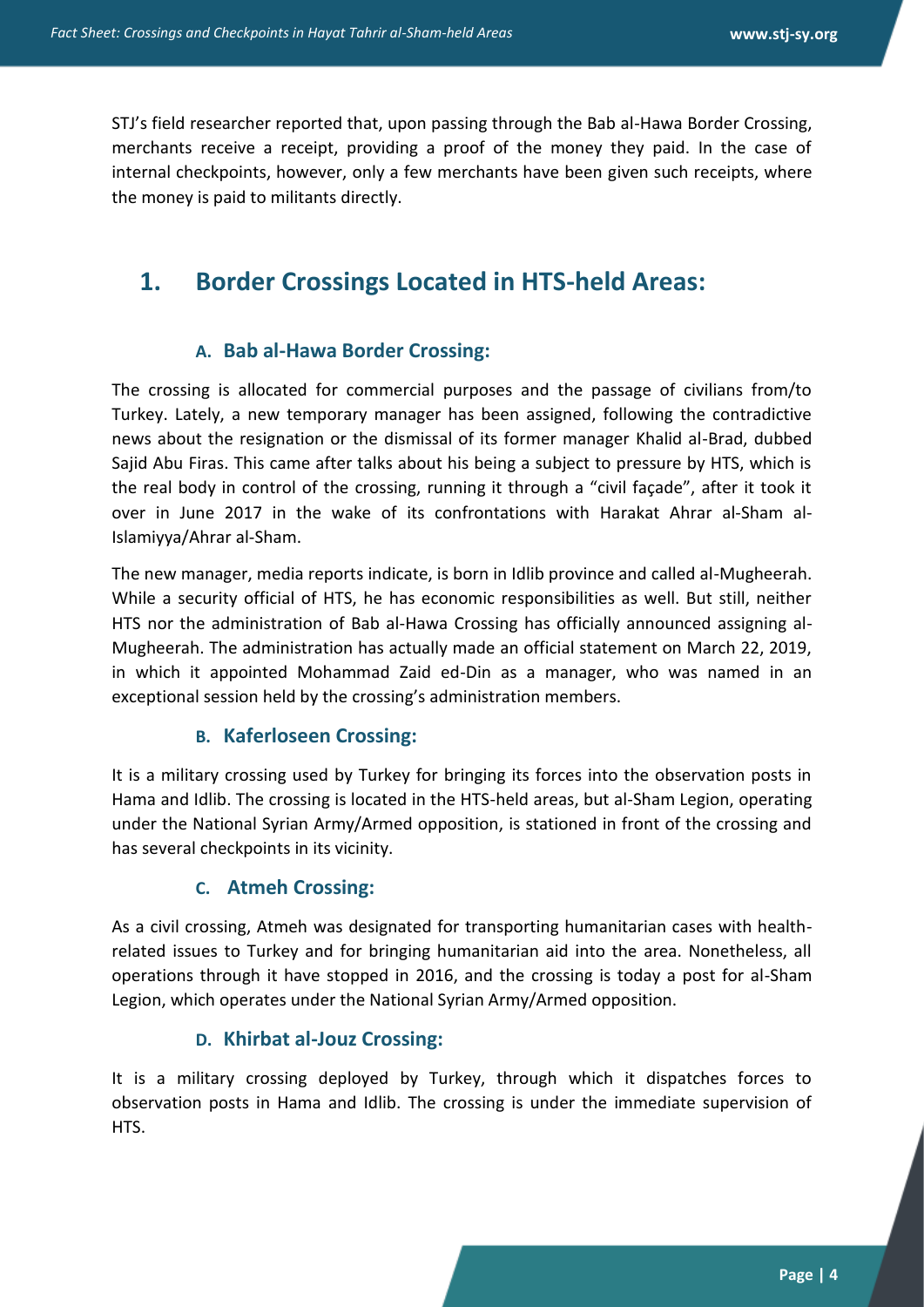#### **E. Al-Derye District/Smuggling Crossing**

The al-Derye village is monitored as being the assembly point for people wishing to enter Turkey illegally. Through it, the smugglers pass to Turkey, in coordination with HTS, which controls the village and runs the smuggling operations conducted there, via its affiliated Western Sector/Border Security.



A map indicating the locations of the border crossings with Turkey.

### **2. Domestic Checkpoints between Areas Held by HTS and those by the National Syrian Army/Armed Opposition**

### **A. Al-Ghazawieh Checkpoint/Crossing**

This checkpoint has been established by HTS after it controlled several cities and towns in western rural Aleppo<sup>6</sup>. Located at al-Ghazawieh, off the Sema'an town, it is preserved for the civilians' passage and commercial flow.

1

<sup>6</sup> View the second reference.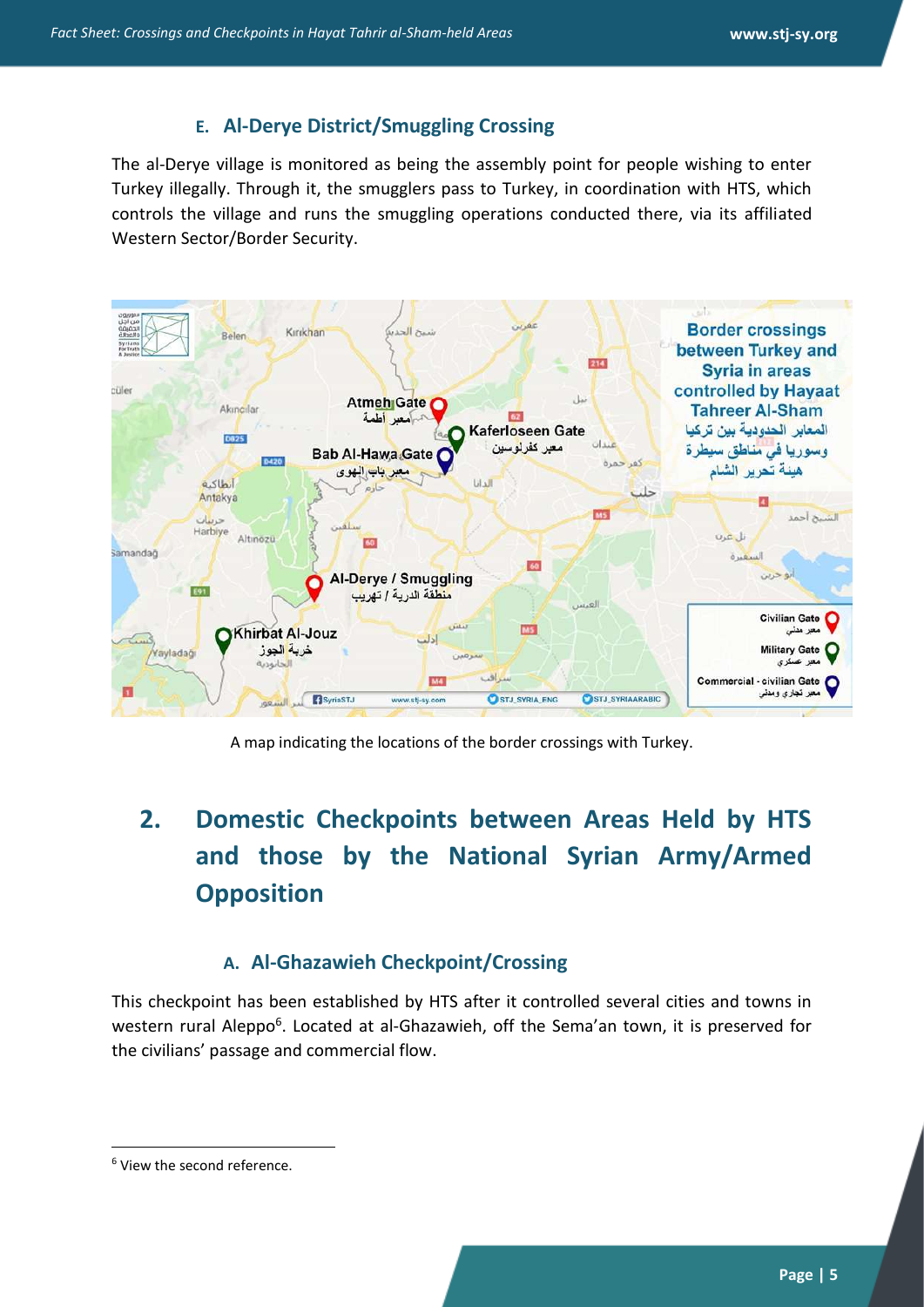### **B. Der Balout Checkpoint/ Crossing:**

HTS set up this checkpoint after it took over numerous cities and towns in western rural Aleppo<sup>7</sup>. Located on the outskirts of the Der Balout town, adjacent to Idlib province's administrative borders, it is being used for the passage of civilians and commercial purposes.



A map indicating the location of the checkpoints between the areas held by HTS and those controlled by the National Syrian Army/ National Coalition for Syrian Revolutionary and Opposition Forces.

### **3. Domestic Checkpoints between the Control Areas of HTS and the Syrian Governmental Forces:**

### **A. Al-Rashdeen Checkpoint/Crossing:**

Located to the west of Aleppo city, HTS has direct control of the checkpoint. Through it, prisoners' swap deals are conducted. In 2016, the checkpoint was also used for the evacuation/displacement operations from the eastern neighborhoods of Aleppo city, while it stands closed on the side of the Syrian regular forces in the present time.

1

<sup>7</sup> View the second reference.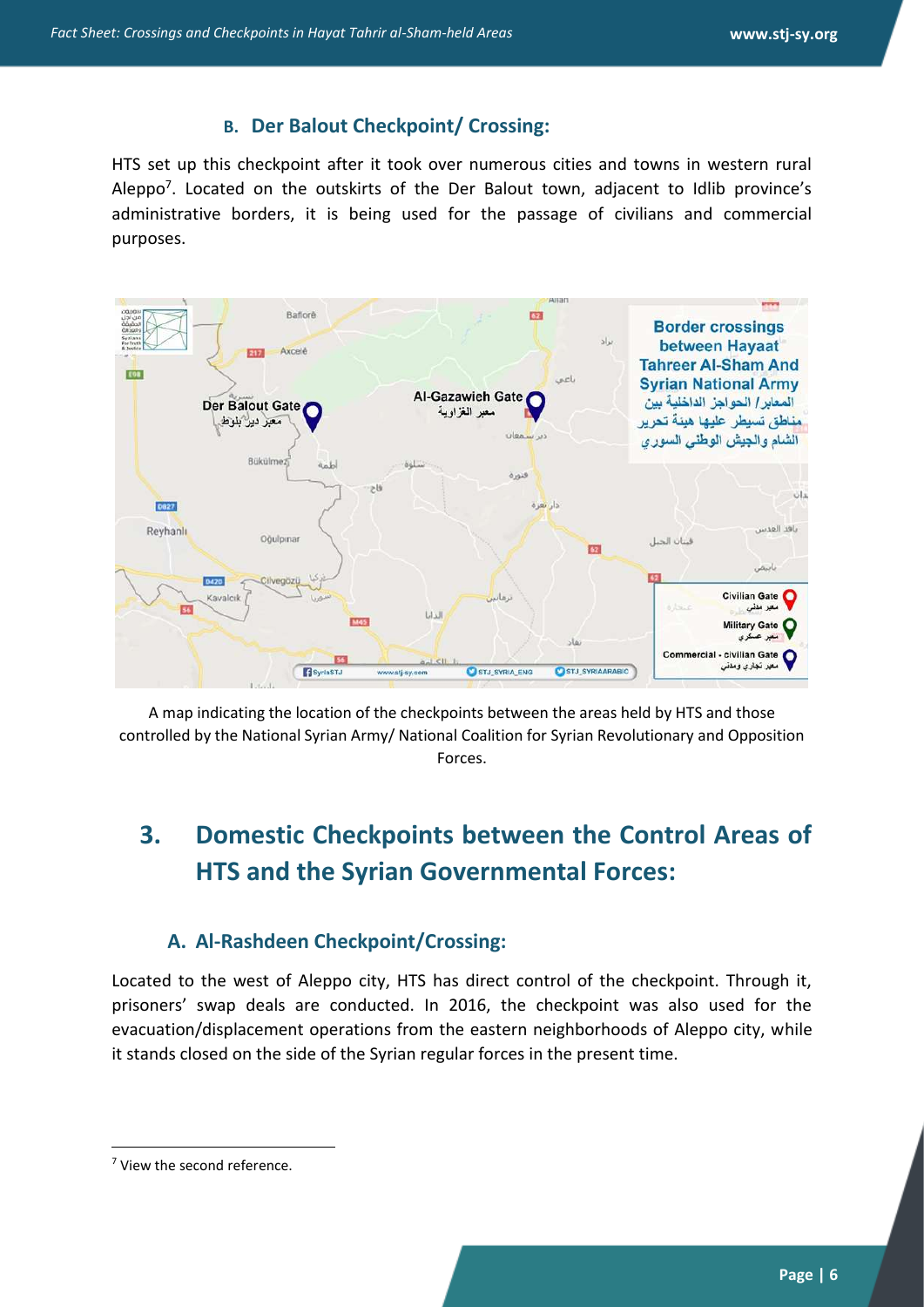### **B. Tel al-Sultan/Tel Touqan Checkpoint/Crossing:**

It is located in western rural Idlib. The checkpoint is under the immediate supervision of the al-Sham Legion and is run by the Russian forces on the side held by the Syrian Government, which opens and closes it at intervals for purposes of trade and to allow the passage of civilians.

### **C. Murek Checkpoint/Crossing:**

The checkpoint, controlled by HTS, is located in northern rural Hama and is designated for trade mainly. It is also opened and closed at intervals on the side of the Syrian regular forces.

### **D. Qallat al-Madeeq Checkpoint/Crossing:**

The checkpoint is located in north-western rural Hama and is utilized for the passage of civilians and some commercial activities. HTS took it over from Ahrar al-Sham, and it is opened and closed at intervals on the side of the Syrian regular forces.



A map indicating the location of the checkpoints between the control areas of HTS and the Syrian regular forces.